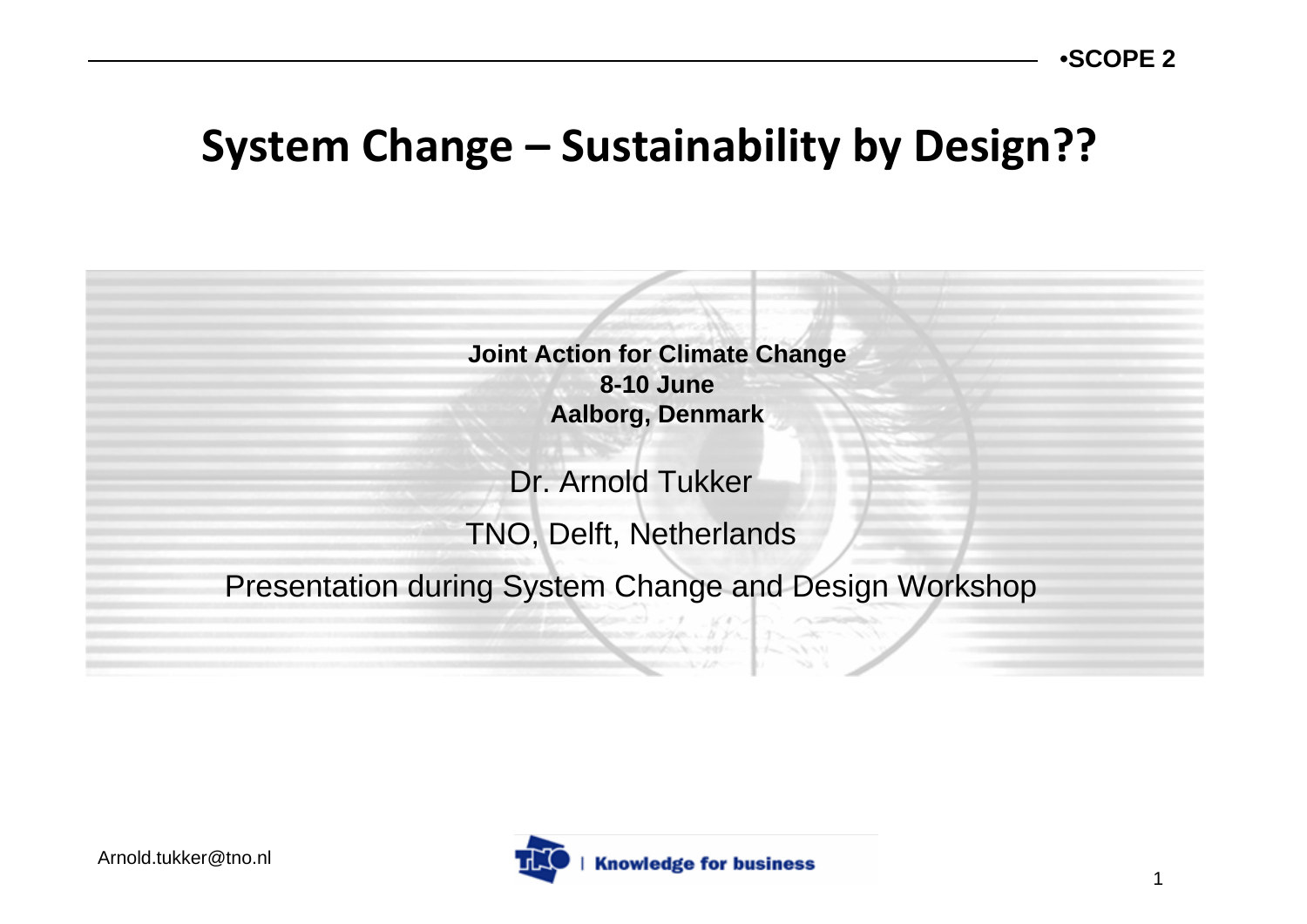### **Structure**

- What is at stake?
- What can we do?
- Is design the solution?

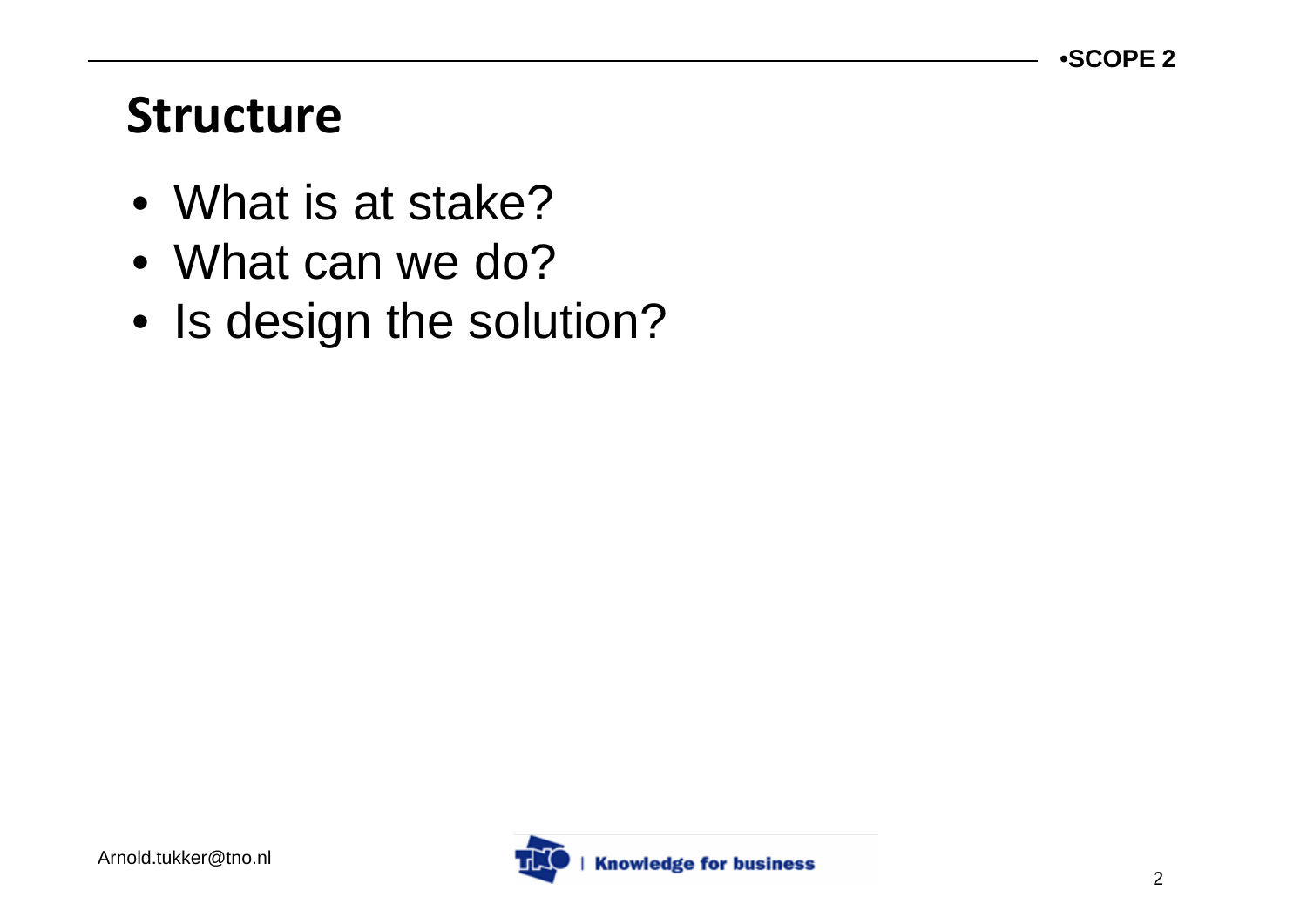# **What is at stake?**

#### • The challenge

- A decent life requires 10.000 \$
- ٠ This requires doubling GNP till 2050
- $\blacksquare$ CO2 has to go down 80%
- ٠ Economy needs to become a factor 10 less CO2 intensive
- **Implications** 
	- ٠ Technical fixes (decoupling) cannot do this
	- We need new and more equitable consumption patterns

|                                 | <b>Now</b> | 2050   | Factor    |
|---------------------------------|------------|--------|-----------|
| CO <sub>2</sub>                 | 28 Gt      | 5 Gt   | 20%       |
| Population                      | 6 Bio      | 9 Bio  |           |
| Income                          | 45 Tr      | 90 Tr* | 200%      |
| <b>Reduction</b><br>C-intensity |            |        | Factor 10 |

•\* assuming that all global citizens have a right on a 10.000\$ a year income needed to live a decent life

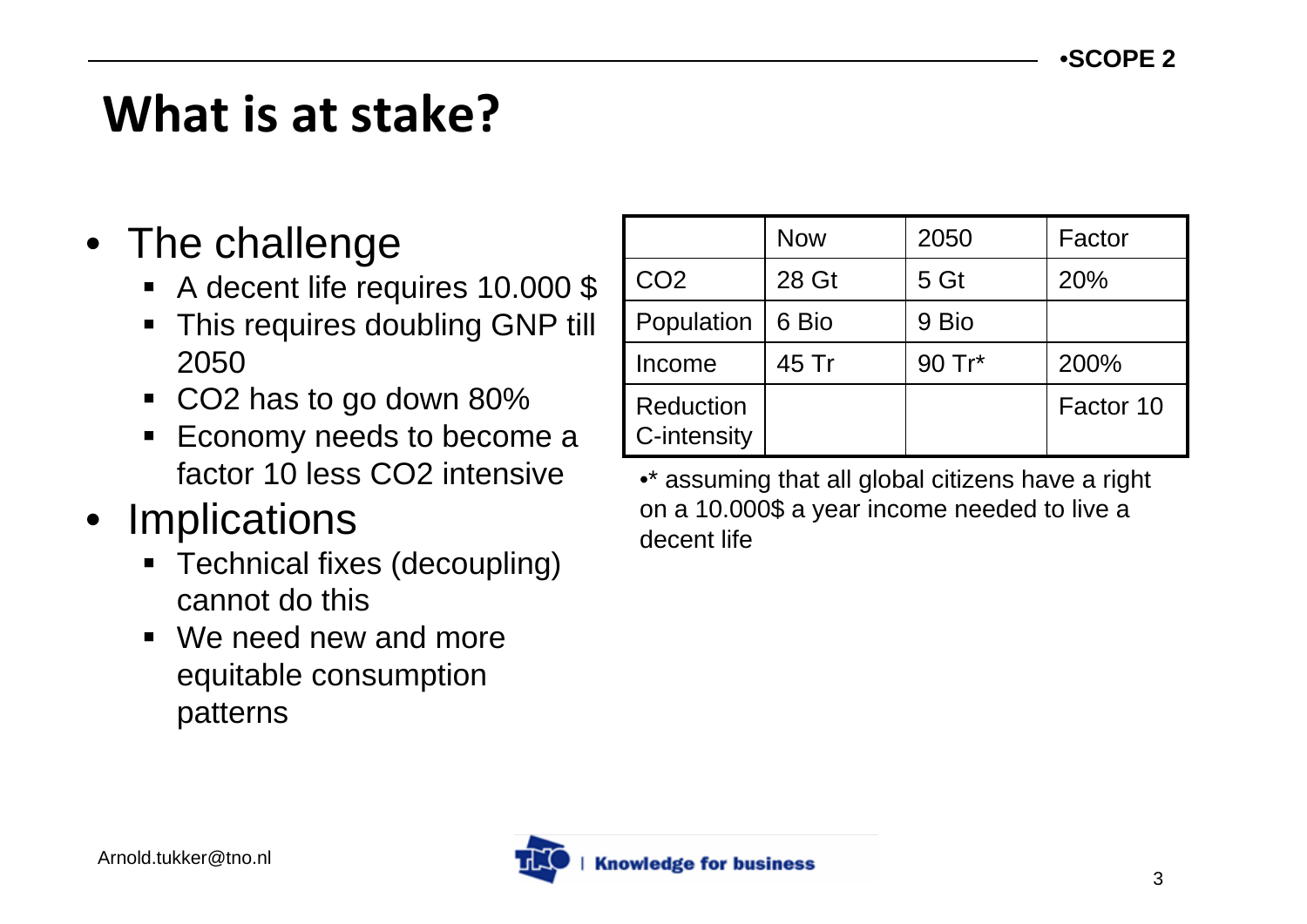## **Key Areas: Food, Mobility, Housing, EuP**

| <b>COICOP</b>    | <b>Study</b>         | Dall et al.   | Kok et al.    | Labouze<br>et al. | Nemry et<br>al. | Nijdam and<br>Wilting | <b>CEDA</b><br><b>EU25</b> |
|------------------|----------------------|---------------|---------------|-------------------|-----------------|-----------------------|----------------------------|
|                  | Indicator            | Energy        | Energy        | <b>GWP</b>        | <b>GWP</b>      | <b>GWP</b>            | <b>GWP</b>                 |
|                  | Main approach        | Bottom-<br>up | <b>Hybrid</b> | Bottom-<br>up     | Bottom-<br>up   | <b>IO</b>             | IO                         |
| CP01-02          | Food                 | 26,2%         | 13,0%         | 7,0%NA            | 3,6%NA          | 22,1%                 | 31,0%                      |
| CP <sub>03</sub> | Clothing             | 1,3%          | 2,2%          | 3,3%              | 1,3%            | 6,5%                  | 2,4%                       |
| CP04-05          | Housing              | 40,8%         | 54,3%         | 58,8%             | 53,5%           | 33,4%                 | 23,6%                      |
| CP <sub>06</sub> | Health               |               | 1,8%          |                   | 0,3%            | 0,3%                  | 1,6%                       |
| CP <sub>07</sub> | Transport            | 19,5%         | 18,3%         | 29,6%             | 32,9%           | 17,3%                 | 18,5%                      |
| CP <sub>08</sub> | Communication        |               |               | 0,0%              | 2,9%            | 0,0%                  | 2,1%                       |
| CP <sub>09</sub> | Recreation           | 7,2%          | 8,1%          | 0,0%              |                 | 15,1%                 | 6,0%                       |
| <b>CP10</b>      | Education            |               | 1,8%          |                   |                 | 0,7%                  | 0,5%                       |
| <b>CP11</b>      | <b>Restaurants</b>   |               |               |                   |                 | 2,8%                  | 9,1%                       |
| <b>CP12</b>      | <b>Miscellaneous</b> | 5,1%          | 0,4%          | 1,3%              | 5,4%            | 1,8%                  | 5,2%                       |
|                  | <b>TOTAL</b>         | 100,0%        | 100,0%        | 100,0%            | 100,0%          | 100,0%                | 100,0%                     |

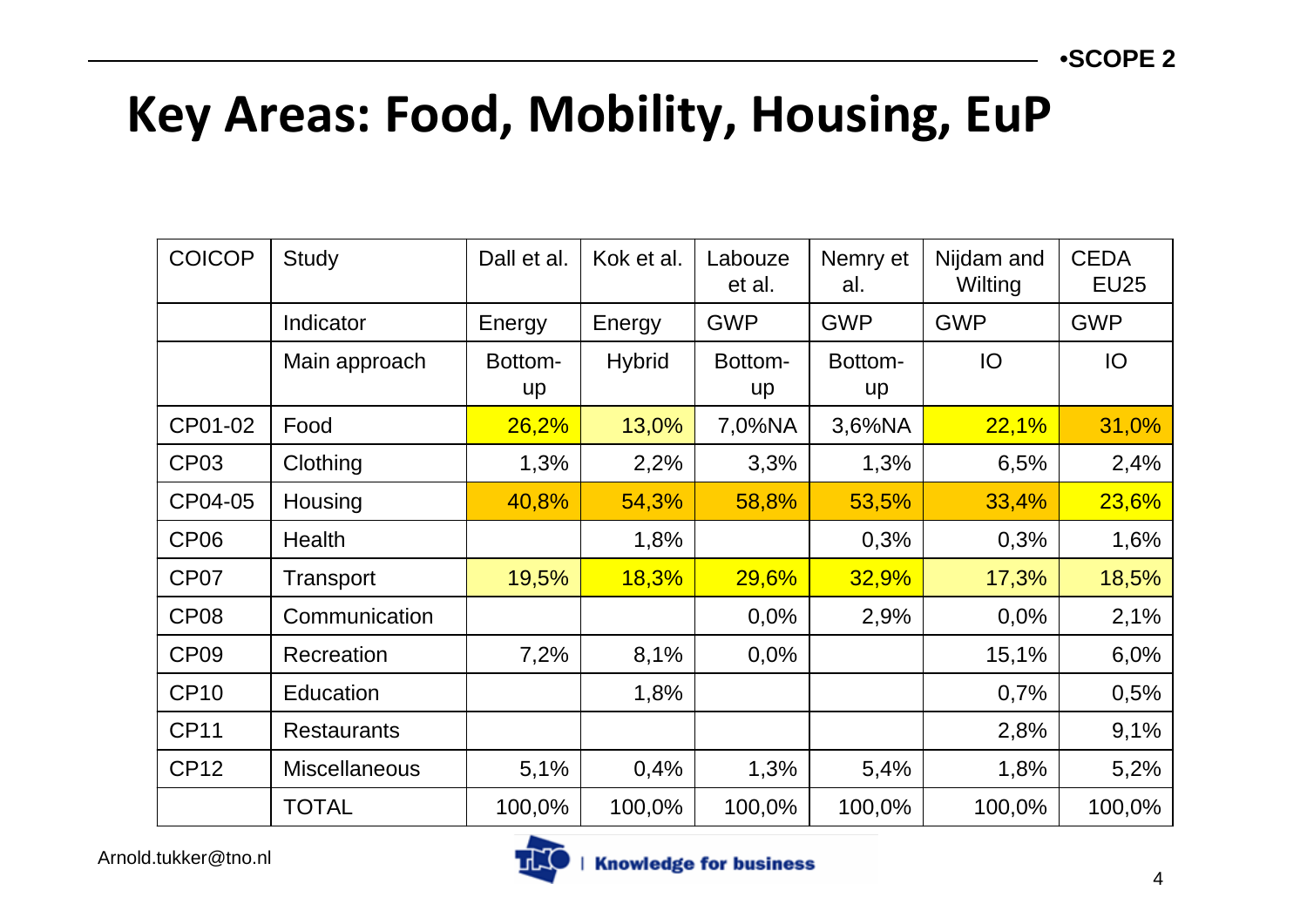### **Some Success Stories**



#### • Douwe Egberts Coffee **Solutions**

• Chemical Management Services



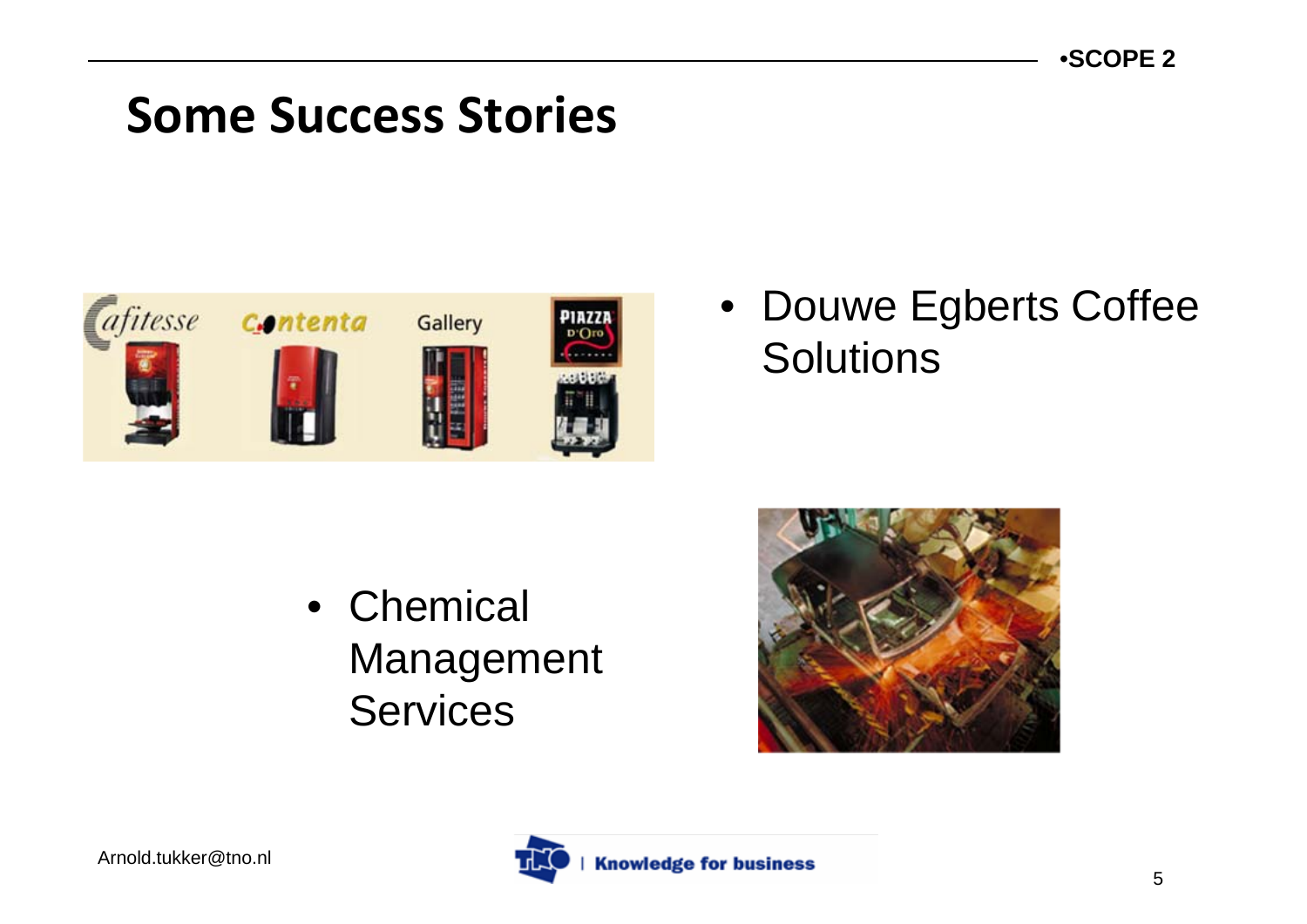## **…but also failures**

- Why are many purpose designed sustainable PSS confined to niche markets?
- Shouldn't we acknowledge that design cannot do it alone?



MITKA by Gazelle, Nike and TNO





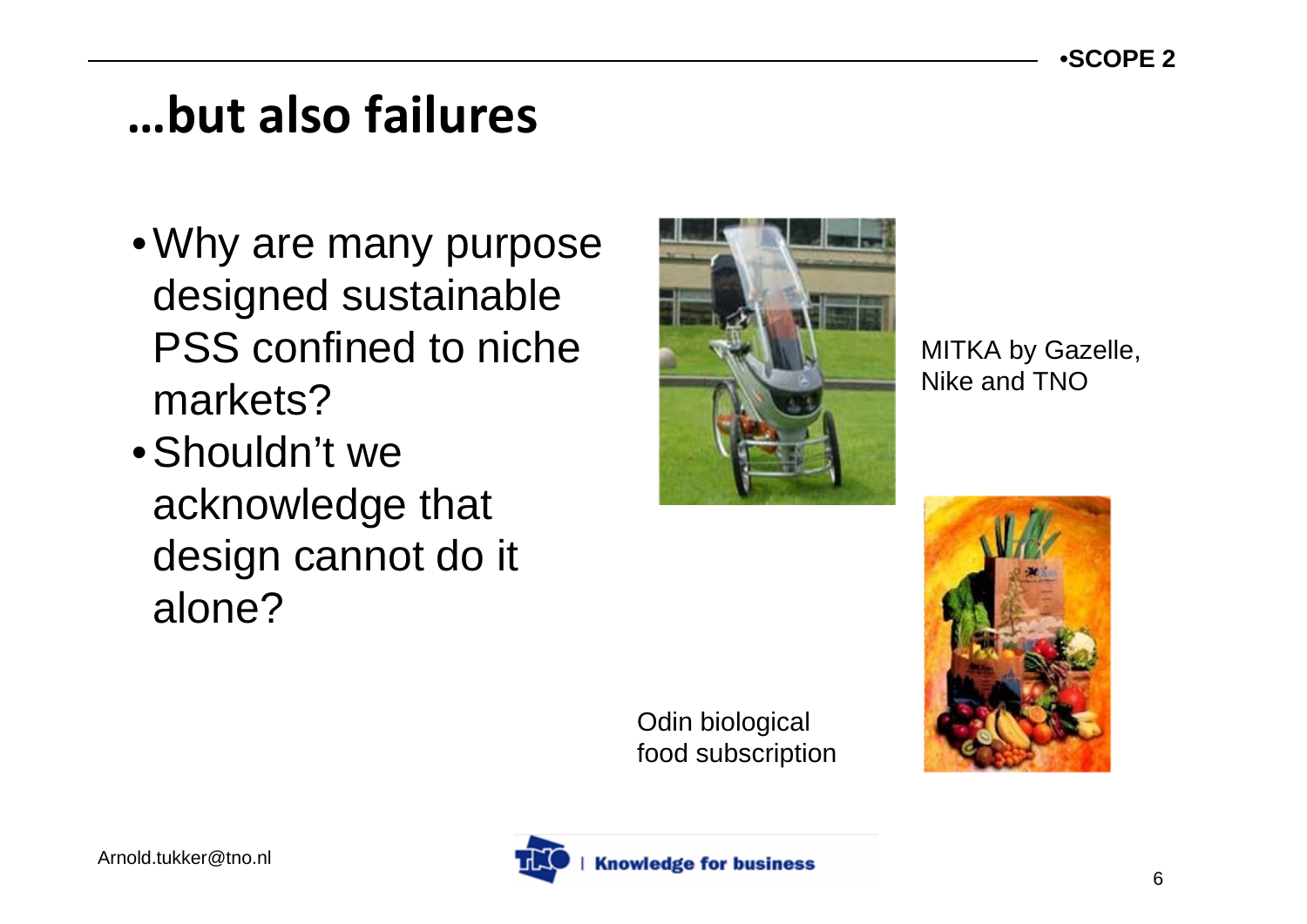# **But can design do it alone?**

|                                                       | <b>Context and framework conditions</b>     |                                                 |                                        |  |  |  |
|-------------------------------------------------------|---------------------------------------------|-------------------------------------------------|----------------------------------------|--|--|--|
| A system is the<br>the combination of:                | <b>Production</b><br><b>structure</b>       | <b>Interaction between</b><br>demand and supply | <b>Consumption</b><br><b>structure</b> |  |  |  |
| <b>Specialists:</b><br>Knowledge field→<br>Domain     | <b>KC1: Business</b><br>developers          | KC2: (Strategic)<br>designers                   | <b>KC3:Consumer</b><br>scientists      |  |  |  |
| <b>KC5: Mobility</b>                                  |                                             |                                                 |                                        |  |  |  |
| KC6: Agriculture/Food                                 |                                             |                                                 |                                        |  |  |  |
| KC7: Energy/industry,<br>e.g. consumer<br>electronics |                                             |                                                 |                                        |  |  |  |
|                                                       | <b>KC4: Policy innovation</b><br>scientists |                                                 |                                        |  |  |  |
| Arnold.tukker@tno.nl                                  |                                             | <b>Knowledge for business</b>                   |                                        |  |  |  |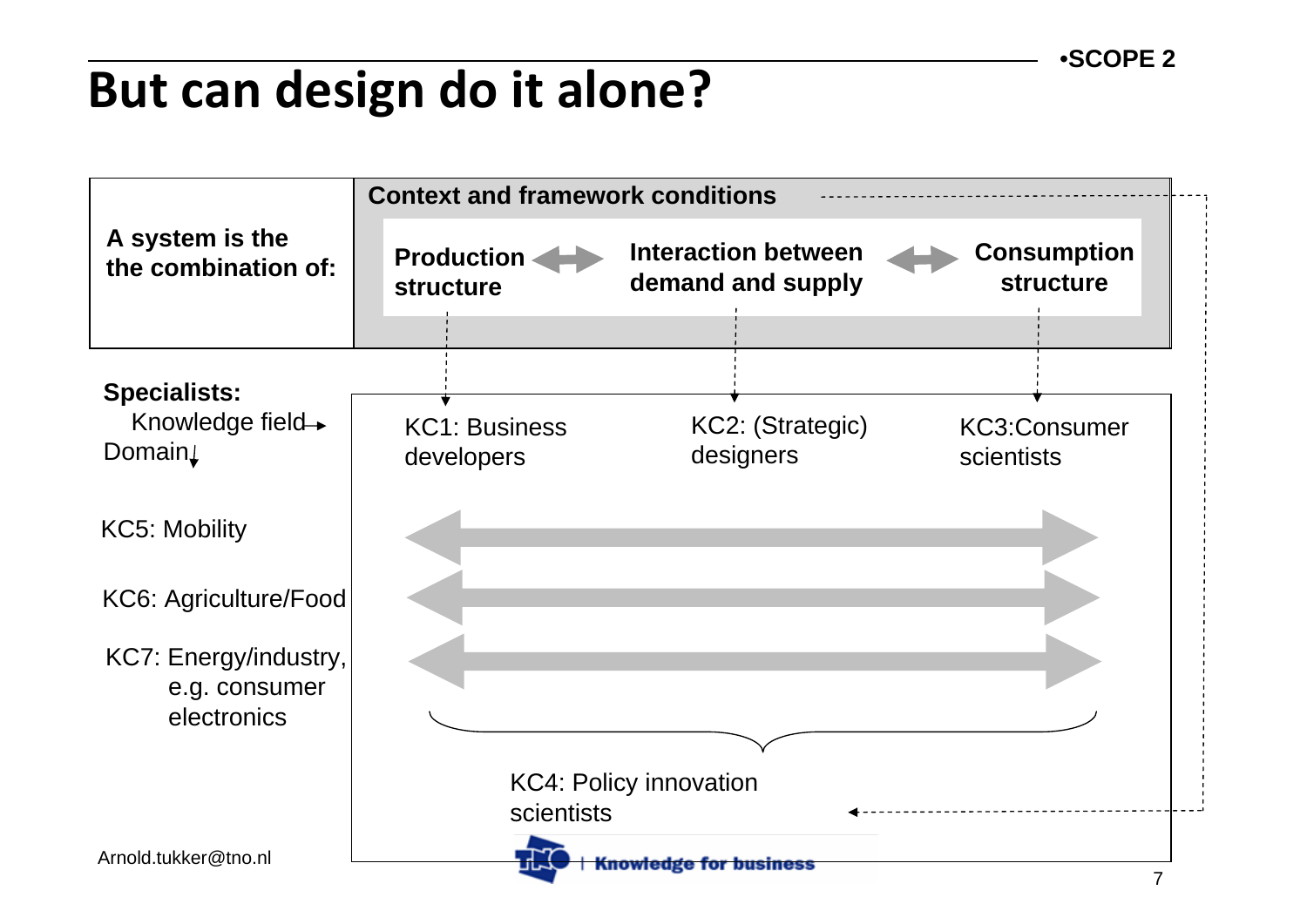# **Policy action for SCP: <sup>a</sup> systemic view**



- **Implications for policy: 2-3 levels of action** 
	- Regime compliant measures: agreement on means and ends
	- Experimentation: agreement on ends, means uncertain;
	- Paradigm changing processes: disagreement on means and ends
- First: regime-compliant action for housing, mobility and food
- Second: paradigm changing processes